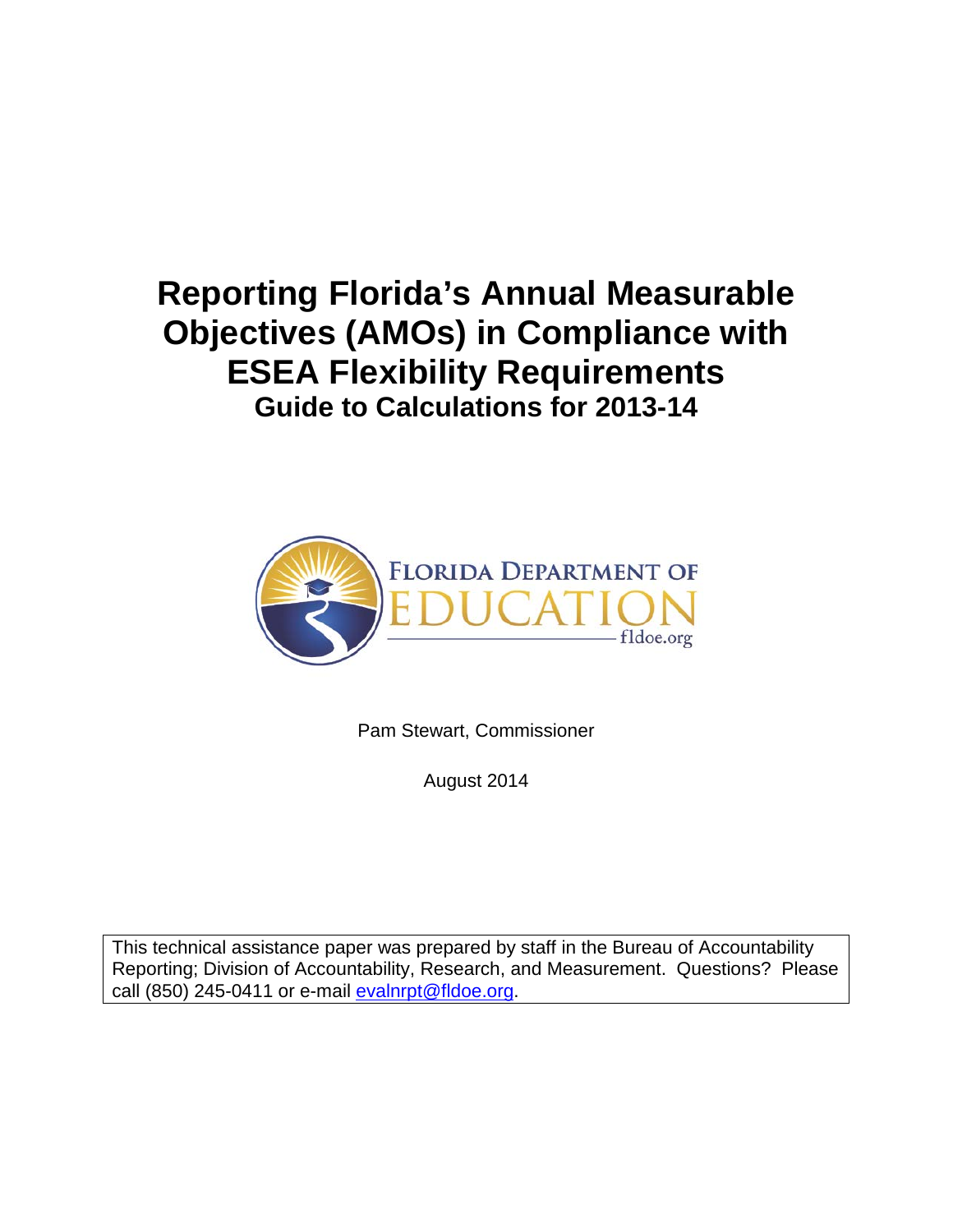# **Contents**

| Schools Included in AMO Reporting, Minimum Cell-Size Reporting Requirements 3     |  |
|-----------------------------------------------------------------------------------|--|
|                                                                                   |  |
|                                                                                   |  |
|                                                                                   |  |
|                                                                                   |  |
|                                                                                   |  |
| Impact of the New Achievement Levels and Scoring Scales on Baseline Year Results6 |  |
|                                                                                   |  |
|                                                                                   |  |
|                                                                                   |  |
|                                                                                   |  |
|                                                                                   |  |
|                                                                                   |  |
|                                                                                   |  |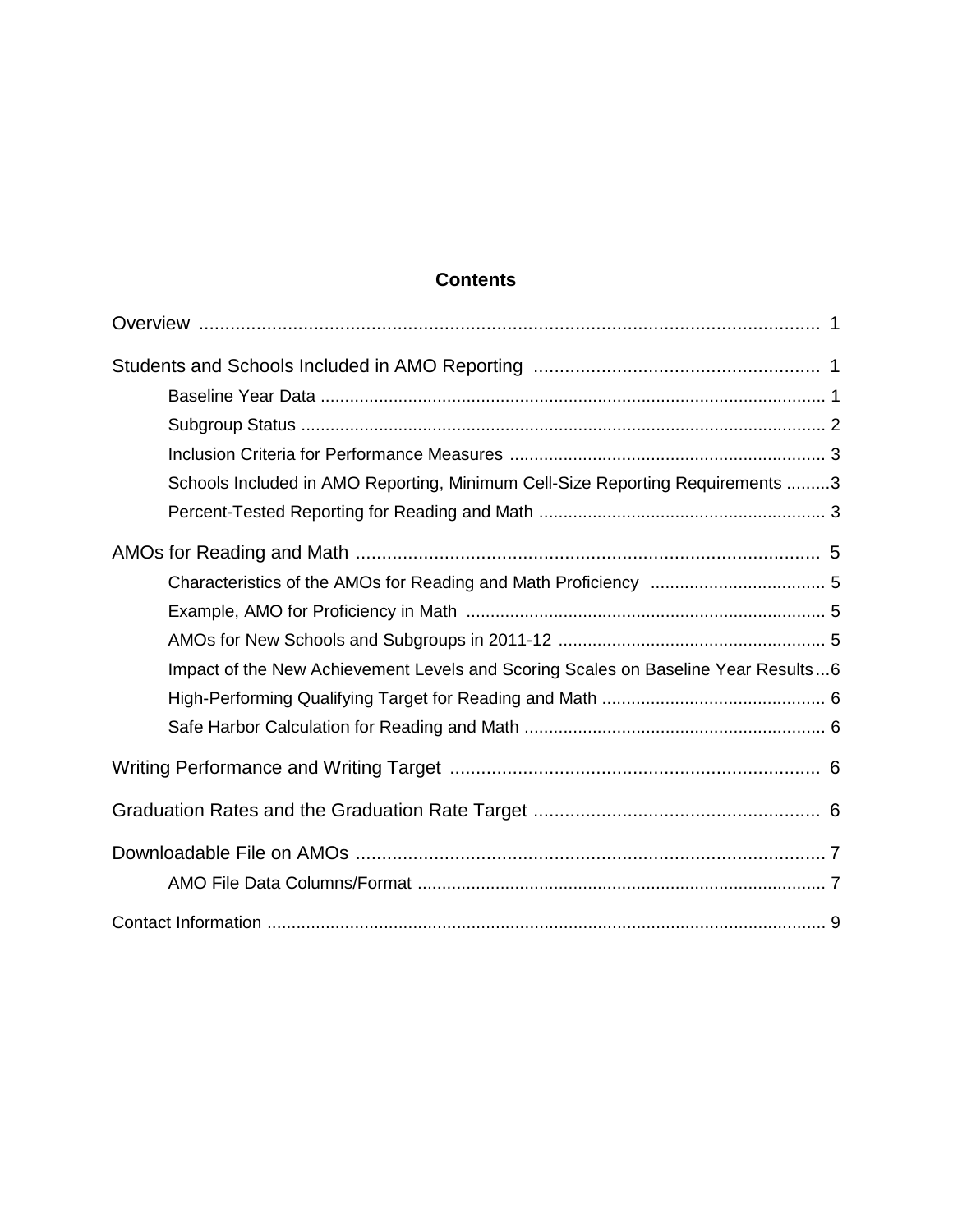# <span id="page-2-0"></span>Reporting Florida's Annual Measurable Objectives (AMOs) in Compliance with ESEA Waiver Requirements

# **Overview**

Under Florida's federally approved ESEA flexibility plan, the state has supplanted the reporting of Adequate Yearly Progress (AYP) for SEAs, LEAs, and schools with reporting achievement on revised annual measurable objectives (AMOs) for several academic indicators. Information specifically required by the U.S. Department of Education for this annual reporting includes the following indicators that will be included in the School Public Accountability Reports (SPARs), which can be accessed online at [http://doeweb-prd.doe.state.fl.us/eds/nclbspar/index.cfm:](http://doeweb-prd.doe.state.fl.us/eds/nclbspar/index.cfm)

For the "all students" group and each subgroup described in ESEA section [1111\(b\)\(2\)\(C\)\(v\)\(II\)](http://www2.ed.gov/policy/elsec/leg/esea02/pg2.html#sec1111) or 20 USC Section 6311(b)(2)(C)(v)(II)--

- o information on student achievement at each proficiency level [math and reading];
- o data comparing actual achievement levels to the State's annual measurable objectives (AMOs);
- o the percentage of students not tested;
- o performance on the other academic indicator for elementary and middle schools (writing); and
- o graduation rates for high schools.

In the SPARs, Florida will also include information on the progress of the lowest performing 25% of students in mathematics and reading as part of its annual reporting of AMOs.

In addition, *as data becomes available*, Florida will report the performance of its students on NAEP, TIMSS, PIRLS, and PISA compared to the highest-performing states and nations. This AMO is designed to keep Florida moving forward toward national and international competitiveness. Florida will compare its NAEP scores to those of the top five states and its TIMSS, PIRLS, and PISA scores to those of the ten top-performing nations.

#### **Students and Schools Included in AMO Reporting**

#### Baseline Year Data (2010-11)

Baseline year data (2010-11) for reading, math, and writing performance include students who were in the denominator of the proficiency measures for reading and math in AYP reporting for 2010-11, with the following modifications:

- FCAT Grade 10 Math results for 2010-11 are not included. (Only Algebra 1 EOC and FAA scores are applicable for high school math in the baseline year.)
- FCAT Grade 10 Reading results for 2010-11 are not included. (These scores are not retrofitted to the FCAT 2.0 scale.)
- Algebra 1 results for 2010-11 that are retrofitted to the 2011-12 Algebra 1 scoring scale and achievement levels are included as well. These scores were not originally included in AYP reporting for 2010-11.

The preceding adjustments were made to ensure that comparisons between 2010-11 and 2011- 12 involved the same assessments and the same scales for measuring performance.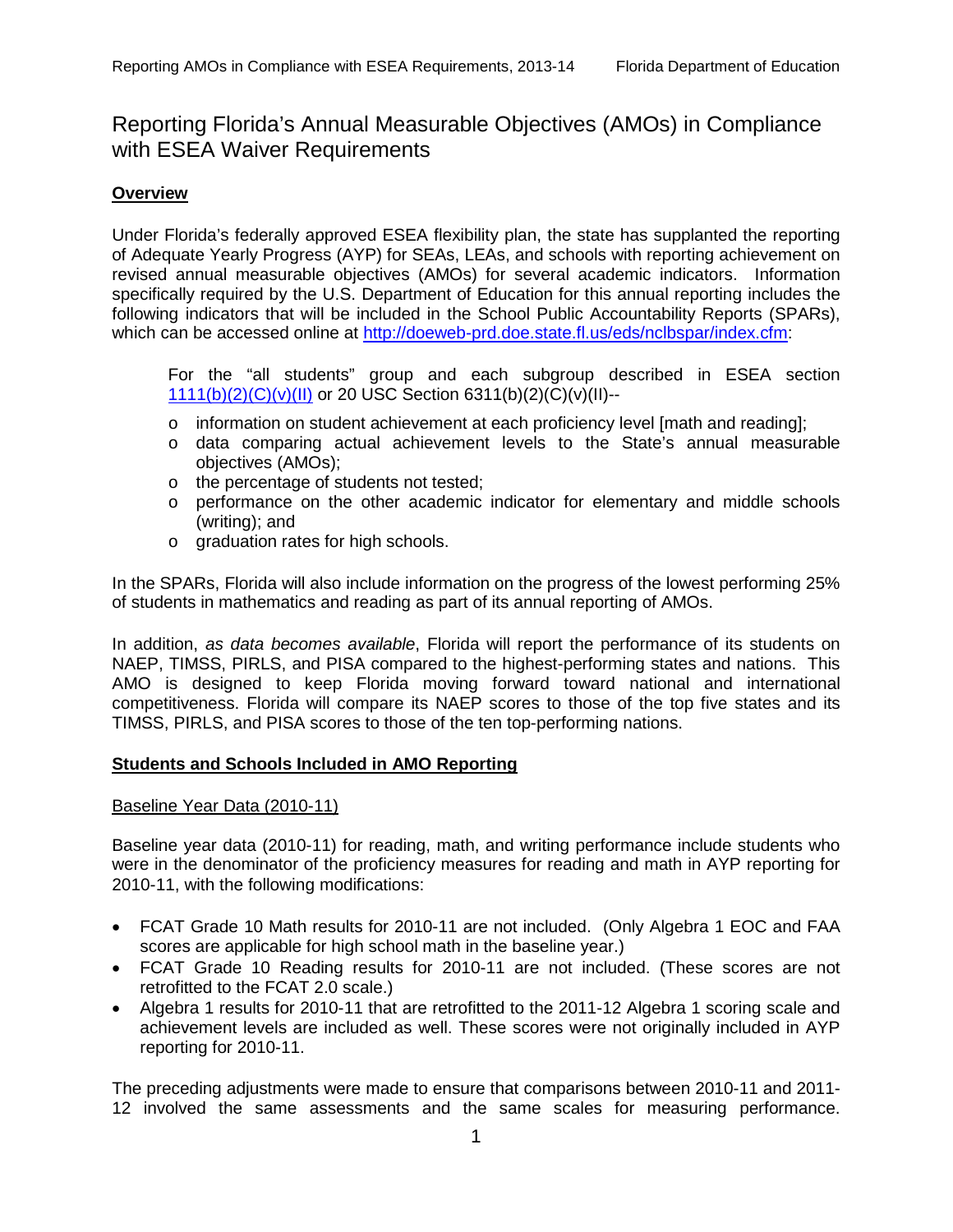<span id="page-3-0"></span>Beginning in 2012-13, Geometry EOC assessment results are included in mathematics performance calculations for schools providing instruction in geometry. The math calculations for 2011-12 through 2013-14 mirror calculations used in school grades for each of those years, applying assessments that were used in school grades at the time for each of those years. Thus, the percent scoring satisfactory or higher for the "All Students" group in math is the same as the points total reported for math performance in school grades.

# Subgroup Status

Students are included in the following subgroups, which parallel subgroups reported in previous years for AYP:

- American Indian (Race)
- Asian (Race)
- Black or African American (Race)
- Hispanic (Ethnicity)
- White (Race)
- Economically Disadvantaged (Lunch Status)
- English Language Learners (ELLs)
- Students with Disabilities (SWDs)
- All Students

Students are classified in subgroups based on reported Survey 3 data (February survey reporting period). Applicable data elements include:

- o Race
- o Ethnicity (for Hispanic classification)
- o English Language Learners: PK-12 (for ELL status)
- o Exceptionality: Primary (for SWD status)
- o Exceptionality: Other (for SWD status)
- o Lunch Status (for Economically Disadvantaged status)

Race, Ethnicity. Details on the classification of students by race and ethnicity are available from the Bureau of Accountability Reporting (e-mail [evalnrpt@fldoe.org\)](mailto:evalnrpt@fldoe.org). These classifications apply the same selection criteria for race and ethnicity that were applied in AYP reporting for 2010-11.

ELL status. Students who are coded "LY" and "LF" on the [English Language Learners: PK-12](http://www.fldoe.org/eias/dataweb/database_1112/144025.pdf) data element are classified in the English Language Learners subgroup for participation calculations (percent tested) and for performance measures, with one adjustment for performance measures: ELLs who are classified as recently arrived (in school in the U.S. for less than 365 days as of testing) are exempt (not included). Information on the applicable test date(s) is available from the Bureau of Accountability Reporting (e-mail [evalnrpt@fldoe.org\)](mailto:evalnrpt@fldoe.org).

Lunch status. Students coded "2" or higher on demographic records are included in the Economically Disadvantaged subgroup. Students coded "C" are also included in this group.

SWD status. Students with a reported primary exceptionality or other exceptionality other than "Gifted" (code L) or "Not Applicable" (code Z) are included as SWDs.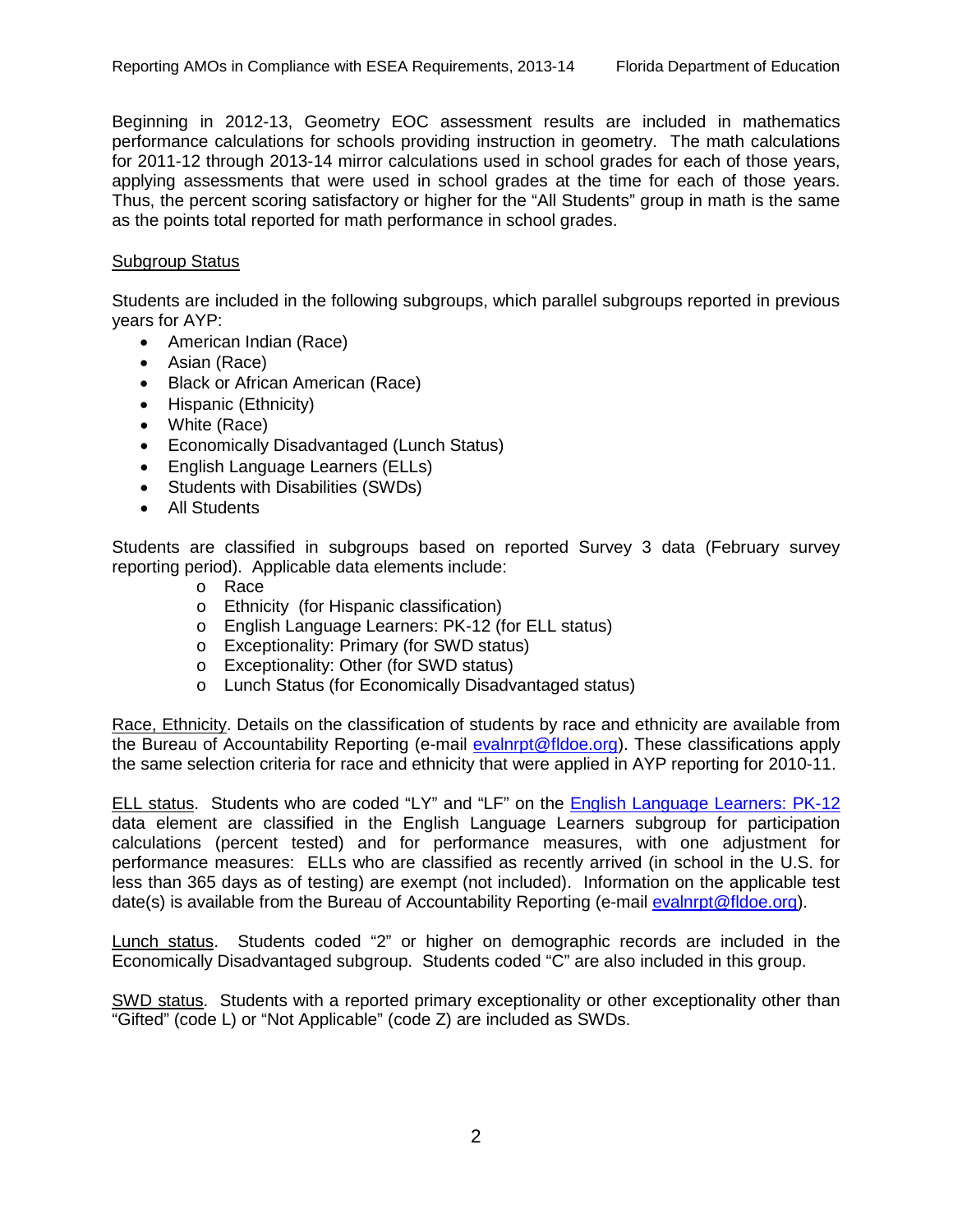# <span id="page-4-0"></span>Inclusion Criteria for Performance Measures

Students are included using criteria that parallel the inclusion rules for school grades performance calculations:

- Full-year enrollment (Survey 2 and 3, not withdrawn prior to testing)
- Valid test score
	- o Include FCAT 2.0 and FAA for Reading
	- o Include FCAT 2.0, FAA, and EOC assessments for Math
		- For students in grade 8 or lower, the first administration of the EOC during the school year is included (subsequent administrations are not included).
		- For students in grade 9 or higher, EOC assessment scores are included if they are the student's first score attained during his/her high school career (grades 9- 12).
		- For students in grade 9 or higher, only EOC and FAA scores are applied for math calculations (FCAT Mathematics scores are not applicable at this level).
		- For students who have one or more included EOC scores and/or an FCAT 2.0 Mathematics score in middle school grades, the highest score is applied. For each middle school student, only one score is applied.
		- For high school students, performance results include any banked passing EOC score earned while in middle school plus any first-time scores on a different EOC assessment earned in the 2013-14 school year.

# Schools Included in AMO Reporting, Minimum Cell-Size Reporting Requirements

Calculations will be applied to graded and non-graded schools, including ESE centers and alternative schools that elect to receive a school improvement rating, as well as DJJ centers. For schools that received a school grade, performance data will be based on students who were included in the school grade performance reporting categories for reading, mathematics, and writing. For subgroup reporting, performance data will be reported for groupings with at least 10 students in the denominator. For alternative schools and ESE centers that elected to receive a school improvement rating, performance data will be reported for subject areas and groupings in which there are at least 10 students in the denominator. Results will not be reported for categories with fewer than 10 students in the denominator.

# Percent-Tested Reporting for Reading and Math

The percent tested is calculated by dividing the total number of eligible students tested in each subject by the number of eligible students who are expected to be tested in each subject area. Students are included in the calculation for participation (percent tested) in reading and mathematics if they are reported at a grade level for which the FCAT 2.0 or FAA is administered in Reading or Mathematics, or if they are enrolled in a course for which an end-of-course (EOC) test is required. This means students enrolled during Survey 3 and at the time of testing for the FCAT 2.0 and FAA, and eligible students in Survey 3 membership with a course record reported for the school for which an EOC assessment is expected to have been administered (including courses reported during Survey 3, Survey 2, Survey 1 or 4 from the prior summer). In the tested middle-school grades for mathematics, students may meet the tested requirement through a test score on the FCAT 2.0/FAA or on an EOC assessment in the subject area. English language learners who are in their first year of instruction are expected to test on the CELLA, at minimum, to meet the participation requirement in reading. They may also meet the participation requirement by testing on the FCAT 2.0. These students are also expected to test on the FCAT 2.0 in mathematics. A student with a course record in a subject tested by an EOC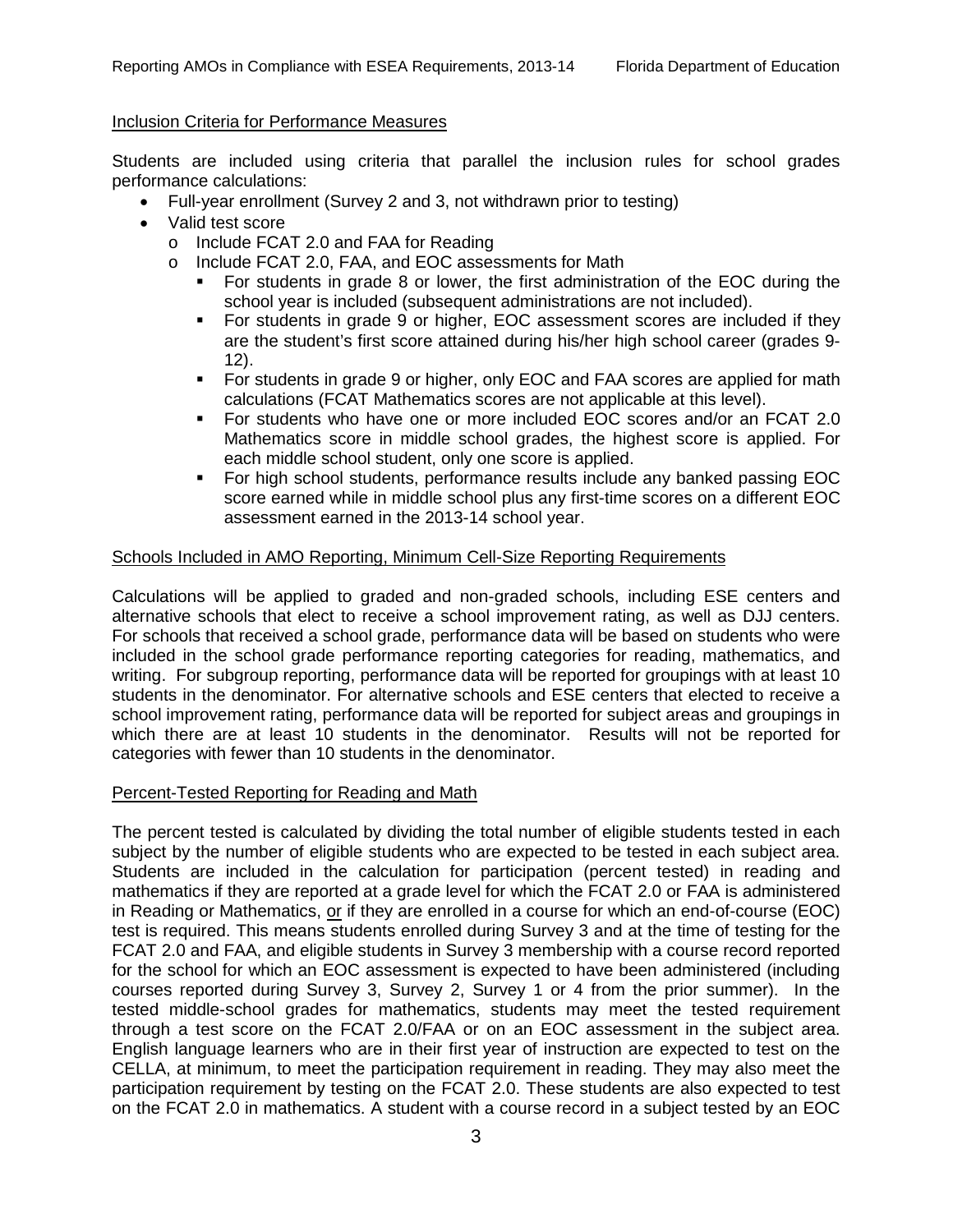assessment is expected to be tested if the student has not previously earned a valid score on the EOC assessment, unless the student is reported as not having completed the course. Students who are expected to test on an EOC assessment are those who have been matched to an applicable course record reported for Survey 2 or 3, or for Survey 1 or 4 from the prior summer term. Applicable EOC courses for math include the following:

# Algebra 1

- Algebra  $1 1200310$
- Algebra 1 Honors 1200320
- Algebra  $1B 1200380$
- Pre-AICE Mathematics 1 1209810
- IB Middle Years Program Algebra 1 Honors 1200390
- Algebra 1 for Credit Recovery 1200315\*
- Algebra 1B for Credit Recovery 1200385\*

#### **Geometry**

- Geometry 1206310
- Geometry Honors 1206320
- IB Middle Years Program Geometry Honors 1206810
- Pre-AICE Mathematics 2 1209820
- Geometry for Credit Recovery 1206315\*

Students with an EOC assessment score (first-time takers) but no course record will be included in the math component of the calculation. Students with disabilities are included in all components of the calculation and are counted as "tested" if they have FCAT 2.0 results, EOC results, or FAA results. Retake scores are not included in the percent-tested calculations. Only first-time test scores are included.

The percent-tested calculation is reported separately for reading and for mathematics in the AMO report.

Note also that students with invalidated test scores or tests with too few items answered to generate a score still count as "tested" in the percent-tested calculation. Another adjustment is included for retained grade 10 students who have previously taken and passed the FCAT (FCAT 2.0), and for retained grade 10 students who have met reading-assessment graduation requirements through concordant scores on the ACT or SAT – these students are removed from the percent-tested calculation.

Banked scores for participation requirements. Banked EOC assessment scores for students entering grade 9 who passed the EOC assessment(s) in middle school will be included in the participation rate numerators and denominators.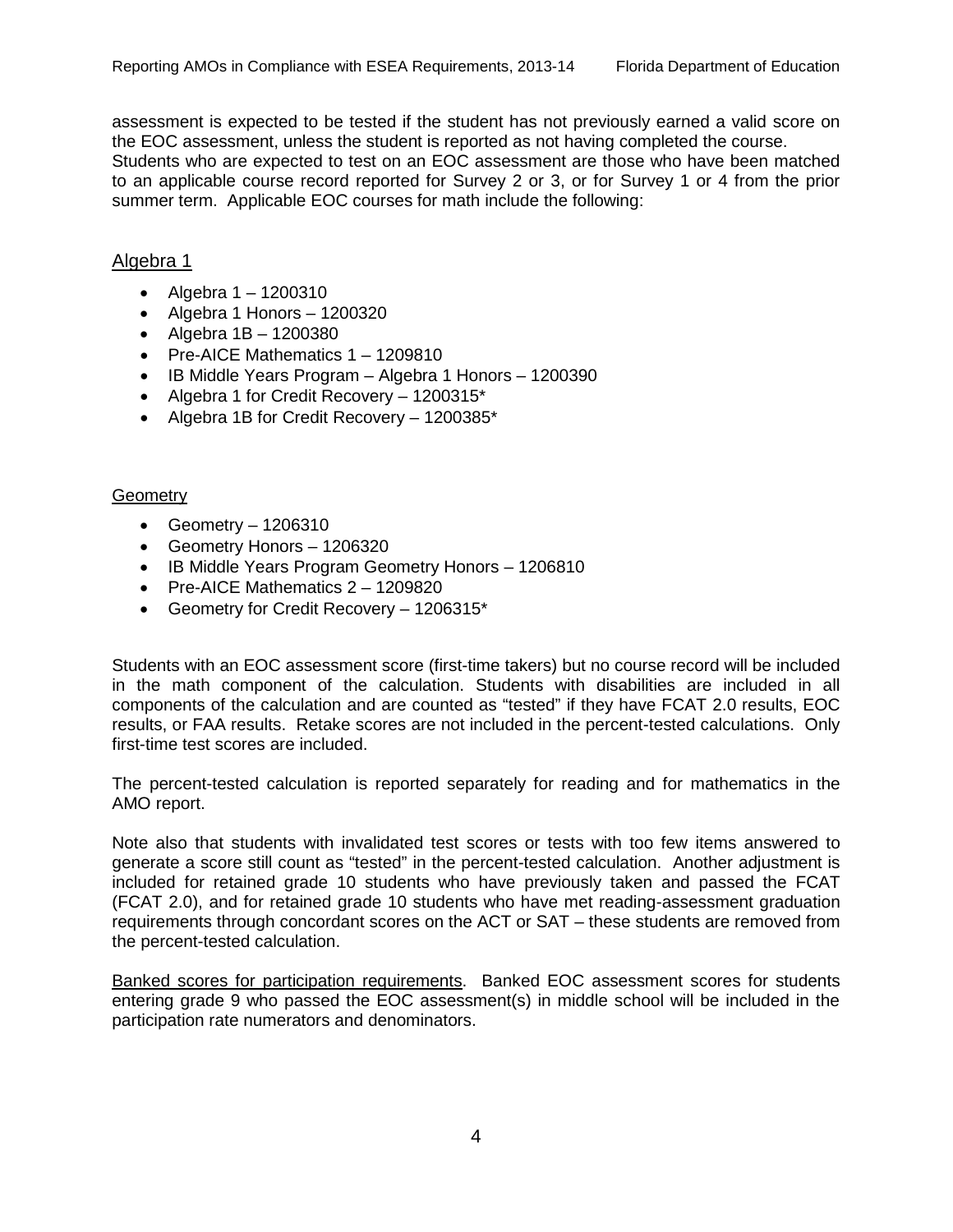#### <span id="page-6-0"></span>**AMOs for Reading and Math**

#### How do the AMOs for reading and math work?

All schools and subgroups will be evaluated to determine whether they meet their annual measurable objectives (AMOs) for proficiency in reading and math.

AMO targets will be established for each subgroup and all students, and will be calculated at the school, LEA, and state levels. The AMO target will show whether the subgroup (as well as the "All Students" group) is making enough progress in the current year to be on track to reduce its percentage of non-proficient students by half by 2016-17 (using 2010-11 as the baseline year).

#### Characteristics of the AMOs for Reading and Math Proficiency

- AMOs are determined separately for each school and subgroup (calculated individually), by subject area.
- The AMO shows whether the school/subgroup is on track to reduce its percent of nonproficient students by half by 2016-17.
- The baseline year for the "on track" calculation is 2010-11.
- For each school and subgroup, a separate target is set for 2011-12, 2012-13, 2013-14, 2014-15, 2015-16, and 2016-17.
- The calculation is as follows:

The AMO for each year equals the percent of students scoring proficient in 2010-11 plus:  $[0.5$  times the percent of non-proficient students in 2010-11  $\div$  6] multiplied by the number of years past 2010-11.

So, for 2011-12, the AMO (by subject) equals the percent of students scoring proficient in 2010-11 plus: [0.5 times the percent of non-proficient students in 2010-11  $\div$  6] times 1.

#### Example, AMO for Proficiency in Math

- Sample Elementary School: 2010-11 % Proficient in Math = 64% (All Students)
- $\frac{1}{2}$  percent non-proficient = 36% x  $\frac{1}{2}$  = 18%
- Proficiency target for  $2016 17 = 64\% + 18\% = 82\%$ 
	- o Target for 2011-12 =  $64\%$  +  $[(18\% \div 6) \times 1]$  = 67%
	- o Target for 2012-13 =  $64\% + [(18\% \div 6) \times 2] = 70\%$
	- o Target for 2013-14 =  $64\% + [(18\% \div 6) \times 3] = 73\%$
	- o Target for 2014-15 =  $64\%$  +  $[(18\% \div 6) \times 4]$  = 76%
	- o Target for 2015-16 =  $64\% + [(18\% \div 6) \times 5] = 79\%$

#### AMOs for New Schools and Subgroups

For schools and subgroups that did not have baseline data for 2010-11 but do have baseline data for 2011-12, the same type of six-year trajectory shown above will be applied, with 2011-12 as the baseline year and 2017-18 as the year in which the percent of non-proficient students must be reduced by 50% to meet the goal. The same process (with adjustment for beginning and ending years to cover a six-year trajectory) is applied to new schools in subsequent years.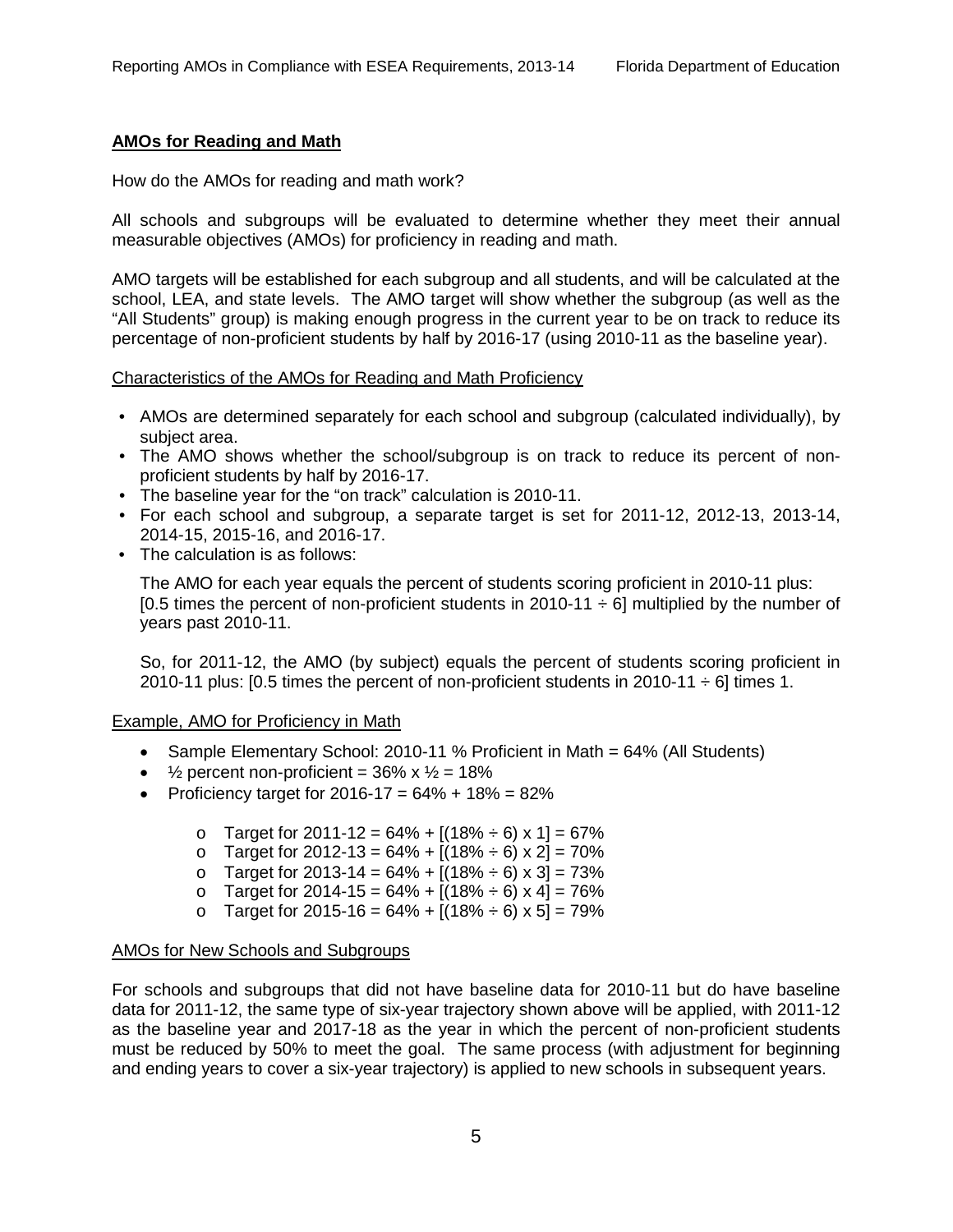#### <span id="page-7-0"></span>Impact of New Achievement Levels and Scoring Scales on Baseline Year Results

In December 2011, Florida's State Board of Education adopted new achievement level standards for the state's FCAT 2.0 assessments in reading and mathematics as well as the state's end-of-course (EOC) assessment in Algebra 1 in Rule 6A-1.09422, Florida Administrative Code. As a required data-processing step for determining the "on track" AMO targets in reading and mathematics, the Florida Department of Education retrofitted the baseline 2010-11 FCAT 2.0 scores and Algebra 1 scores to the new FCAT 2.0 vertical scale and Algebra 1 scale with new achievement levels applied accordingly. The retrofitted scores were used in determining the proficiency level of subgroups for the baseline year of the calculation.

#### High-Performing Qualifying Target for Reading and Math

Schools and subgroups that attain 95% proficient or higher meet the state's high performing qualifying target, which meets Florida's AMO requirement without the requirement for annual improvement. (This provision allows perennially high-performing schools and subgroups to meet the AMO requirement without having to show improvement over the prior year.)

#### Safe Harbor Calculation for Reading and Math

For schools and subgroups that test at least 95% of students, the Safe Harbor calculation is applied as an annual calculation to determine whether a subgroup/school/district/state meets the annual improvement target if the AMO target itself is not met. The Safe Harbor criterion is met if there is a 10% reduction in the percent of non-proficient students when comparing current and prior year proficiency percentages. Again, subgroups must test at least 95% of students to qualify for the Safe Harbor calculation.

# **Writing Performance and Writing Target**

Writing performance is a required indicator on annual reporting to meet ESEA requirements. For 2013-14, writing performance is reported as the percent of students who scored satisfactory or higher on the state writing assessments -- the percent scoring at 3.5 or higher on the FCAT 2.0 Writing assessment or at performance level 4 or higher on the Florida Alternate Assessment (FAA), as stipulated in Rule 6A-1.09981, Florida Administrative Code. The writing performance target is standardized for subgroups at the school, LEA, and state levels:

• 90% scoring at or above satisfactory, or demonstration of at least 1% annual improvement.

This target is the same as the writing target previously applied in Florida's AYP calculations, although the writing standard for satisfactory performance on the FCAT 2.0 Writing Assessment was raised from 3.0 in 2011-12 to 3.5 in 2012-13.

# **Graduation Rates and the Graduation Rate Target**

Four-year adjusted-cohort graduation rates will be reported at the subgroup, school, district (LEA) and state levels. Graduation rates will be calculated and reported using criteria specified in 34 CFR §200.19. As with AYP reporting in years prior to 2011-12, rates are lagged by one year. The graduation rate target is standardized for subgroups at the school, LEA, and state levels: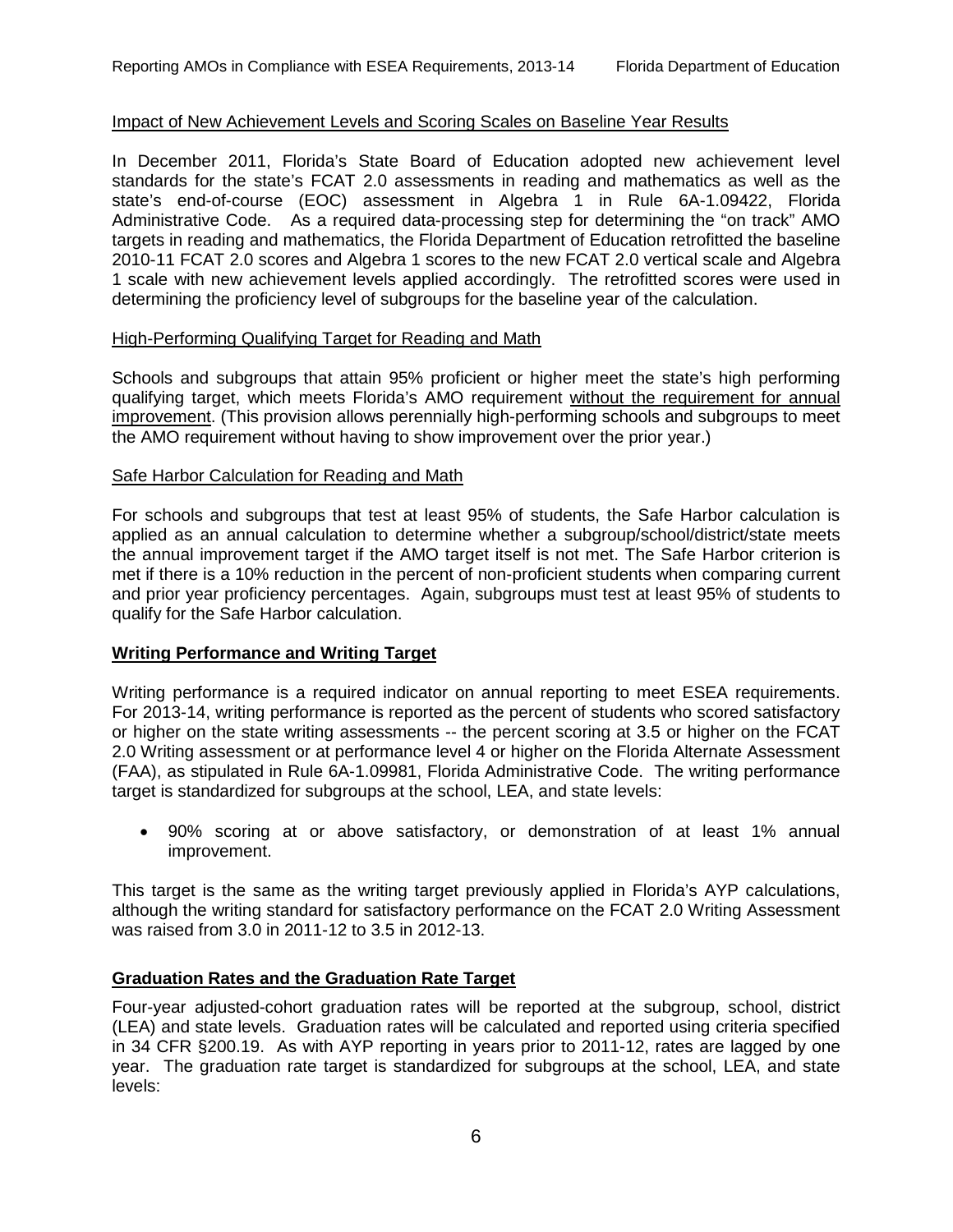<span id="page-8-0"></span>• 85% graduating on time with a standard diploma, or demonstration of at least 2% annual improvement in the rate.

This target is the same as the graduation rate target previously applied in Florida's AYP calculations.

#### **Downloadable File on AMOs**

Florida will report the AMO information described in this document using a downloadable Excel file posted at [http://schoolgrades.fldoe.org/.](http://schoolgrades.fldoe.org/)

#### **AMO File Data Columns/Format**

The AMO outcomes for reading and math will be reported in columns that use the following headings (years cited are for example purposes only; they will reflect applicable years on the actual report).

|                                             |                 |                        |                     | <b>Performance in Reading</b> |                           |              |                                               |           |                                 | Performance in Math                          |      |              |                                               |           |                          |
|---------------------------------------------|-----------------|------------------------|---------------------|-------------------------------|---------------------------|--------------|-----------------------------------------------|-----------|---------------------------------|----------------------------------------------|------|--------------|-----------------------------------------------|-----------|--------------------------|
|                                             | School<br>Grade | Percent Tested Reading | Percent Tested Math | Percent Scoring               | Satisfactory or<br>Higher |              | Met Target/Safe Harbor<br>or High Performing* |           | <b>Maintaining or Declining</b> | Percent Scoring<br>Satisfactory or<br>Higher |      |              | Met Target/Safe Harbor<br>or High Performing* |           | Maintaining or Declining |
|                                             |                 |                        |                     | 2011                          | 2012                      | Target (AMO) |                                               | Improving |                                 | 2011                                         | 2012 | Target (AMO) |                                               | Improving |                          |
| <b>All Students</b>                         |                 |                        |                     |                               |                           |              |                                               |           |                                 |                                              |      |              |                                               |           |                          |
| American<br>Indian                          |                 |                        |                     |                               |                           |              |                                               |           |                                 |                                              |      |              |                                               |           |                          |
| Asian                                       |                 |                        |                     |                               |                           |              |                                               |           |                                 |                                              |      |              |                                               |           |                          |
| <b>Black/African</b><br>American            |                 |                        |                     |                               |                           |              |                                               |           |                                 |                                              |      |              |                                               |           |                          |
| <b>Hispanic</b>                             |                 |                        |                     |                               |                           |              |                                               |           |                                 |                                              |      |              |                                               |           |                          |
| White                                       |                 |                        |                     |                               |                           |              |                                               |           |                                 |                                              |      |              |                                               |           |                          |
| <b>SWDs</b>                                 |                 |                        |                     |                               |                           |              |                                               |           |                                 |                                              |      |              |                                               |           |                          |
| <b>Economically</b><br><b>Disadvantaged</b> |                 |                        |                     |                               |                           |              |                                               |           |                                 |                                              |      |              |                                               |           |                          |
| ELLs                                        |                 |                        |                     |                               |                           |              |                                               |           |                                 |                                              |      |              |                                               |           |                          |

\* "Met Target" is "Yes" if the proficiency target is met, Safe Harbor criteria are met, or the group is high performing (at least 95% satisfactory).

- "Improving" applies when the target is not met (through the proficiency target, Safe Harbor, or high performing status) but the percentage of students scoring satisfactory is higher than in the previous year. If the target is met, "Improving" is "NA."
- "Maintaining or Declining" applies when the target is not met and the percentage of students scoring satisfactory is not higher than in the previous year. If the target is met, "Maintaining or Declining" is "NA."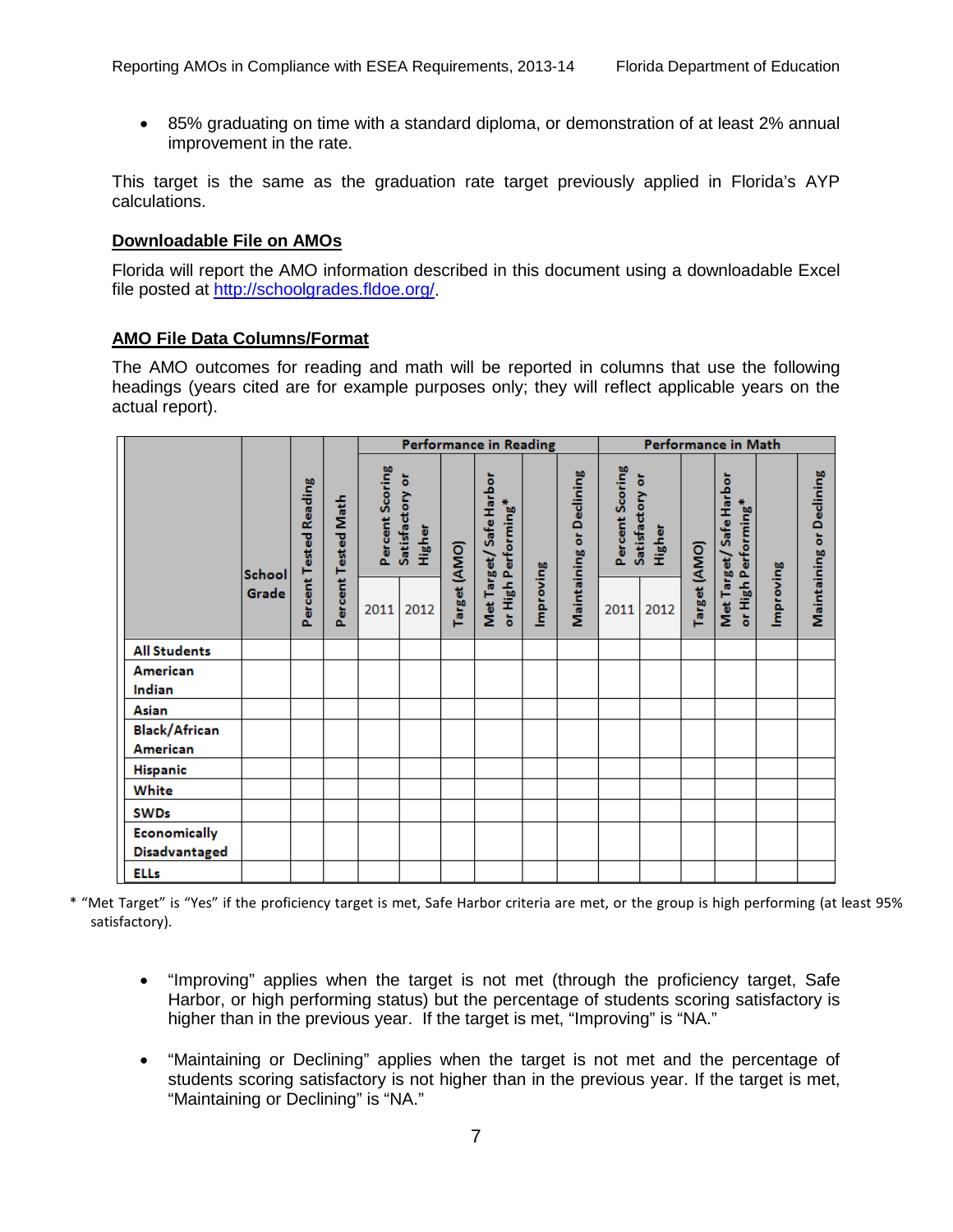- o An additional column for "Declining" has been added on the downloadable report to show which subgroups and schools show an annual decline in the percent scoring satisfactory in the subject area.
- The "Target" column shows the minimum percentage of students scoring satisfactory and above that would be required for the school/subgroup to be on track to reduce the percent of non-proficient students by 50% by the target year, which is six years from the baseline year.

Additional Components:

- Learning Gains Points for the Low 25%, Math (All Students only); Target Met (Y/N)
- Learning Gains Points for the Low 25%, Reading (All Students only); Target Met (Y/N)
- Four-Year Federal Formula Graduation Rate (All subgroups) 2 Years of Data o Target Met (Y/N)
- Writing Percent Scoring Satisfactory (All subgroups) 2 Years of Data o Target Met (Y/N)
- Columns for AMO Reading and Math targets for 2013, 2014, 2015, 2016, 2017, (and subsequent years, as applicable for new schools that are included).

The data on AMOs are provided in a downloadable Excel file at [http://schoolgrades.fldoe.org/.](http://schoolgrades.fldoe.org/)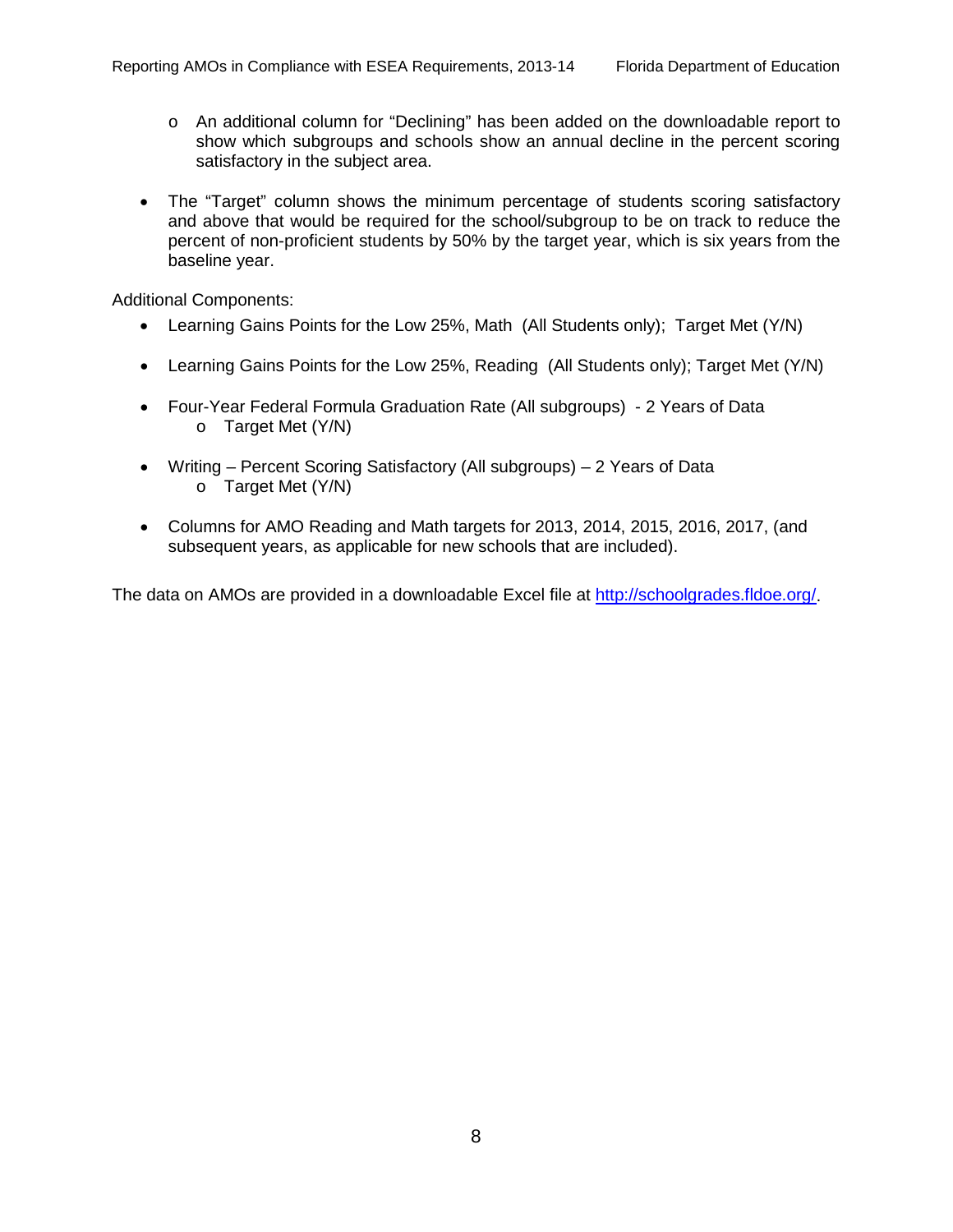# <span id="page-10-0"></span>Questions?

# **Contact**

The Bureau of Accountability Reporting Florida Department of Education

> (850) 245-0411 [evalnrpt@fldoe.org](mailto:evalnrpt@fldoe.org)